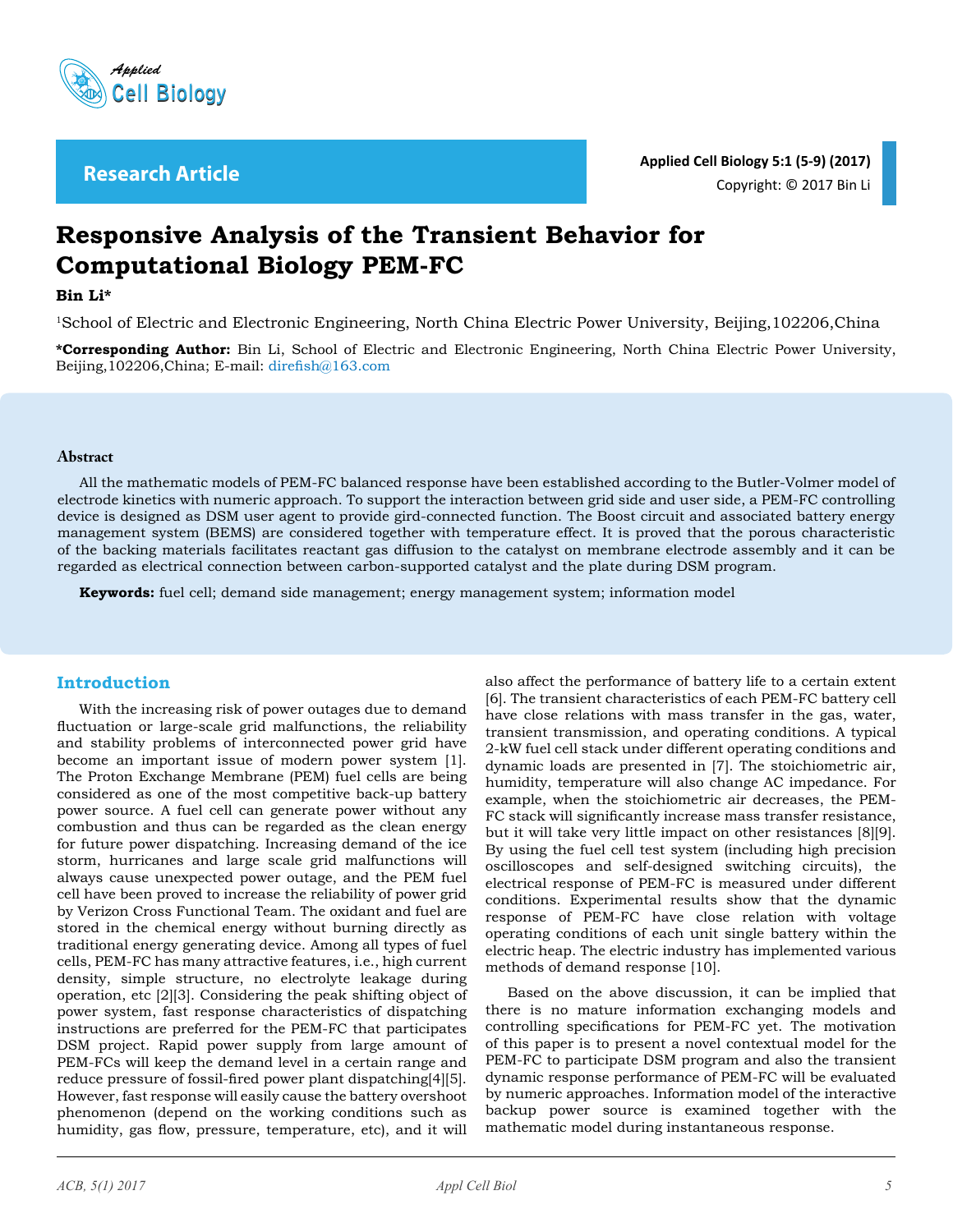# **Demand Response Capability Integration of PEM-FC**

#### **Problem Statement of PEM-FC within DR System**

Since the air pressure and humidity of PEM-FC are controlled by mechanical appliance, the dynamic response characters of the fuel cell are limited by the reaction speed. Therefore, PEM-FC stack can not be used in electrical power system directly due to the lack of unified specification and clear investigation of dynamic response characteristic. Rapid load variation will lead to a sudden power supply shortage, and the output current is always experiencing a relatively long time to establish new steady state. The excessive fuel battery life may be affected by internal battery temperature, pressure, humidity, etc. Hydrogen and oxygen at reference state are diatomic molecules, and the enthalpy of formation is typically changed (It can only be determined by real time monitoring process). Besides, the specific heat values for hydrogen, oxygen, and water have close relation with the temperature. Battery energy management system (BEMS) shall integrate energy controlling function, such as the optimum operation, charging / discharging management, DSM event trigger, etc [11]. Since the PEM-FC can store electrical energy in liquid electrolytes, it can be regarded as a candidate to participate DR program. Figure 1 presents the flow transmission diagram in a PEM-FC. The electrolyte that stored in a tank recycles through the cell and the end plate seal the coolant while the manifold has ports for the hose fittings to connect to the distribution channels in various plates.

Previous researches are focused on the mathematic models of PEM-FC component. Nevertheless, the auxiliary energy storage aspect of PEM-FC during dynamic response shall be taken into considerations. One of the most efficient ways to keep the stability of the output energy flow is to shunt supper capacitors, and each capacitor voltage is



strictly limited. The direct output fuel cell current can be controlled by a transducer with relative complex fabrication. Hence, indirect controlling of the parallel power source is introduced from [12]. The fluctuation of the user load can be absorbed partly by large capacity storage, and the charge/discharge process shall be managed by an energy management system. The internal components of a fuel cell will take quick reaction to the rapid changing loads without involving extra overheating inside, and will improve the dynamic performance. In addition, through the energy management system, the energy flow of the system can be effectively managed with predefined information exchanging model.

#### **Mathematic Model of PEM-FC Balanced Response**

The kinetics of reactions that occurs on PEM-FC surface are affected by the electrode potential, and the process can be illustrated by the *Butler-Volmer* (*B-V*) model of electrode kinetics [13]. Once the DSM capability of PEM-FC is enabled, the potential and relative energy of the electron may change frequently, and both chemical and electrical energy will also be influenced during response process. Gibbs free energy variation can be used to evaluate the chemical energy released which has close relation with local temperature. The activated complex of Gibbs free energy varies from different transfer coefficient of oxidation and reduction reaction ( Figure 2).

According to the geometry curves of energy barrier, the transfer coefficient can be evaluated by the intersection region as,

$$
\tan \theta = (I - \alpha)F(E - E_0) / D_x \tag{1}
$$

$$
\tan \theta = (I - \alpha)F(E - E_0) / D_x \tag{2}
$$

Where  $E$  is the fuel cell potential and  $E_0$  is the associated balanced potential, F is Faraday constant. The transfer coefficient will influence the fuel cell reaction rate together with the activation rate.

The potential of any electrode will influence the reaction kinetics on PEM-FC surface and the reaction rate that is depending on the potential can be controlled by the



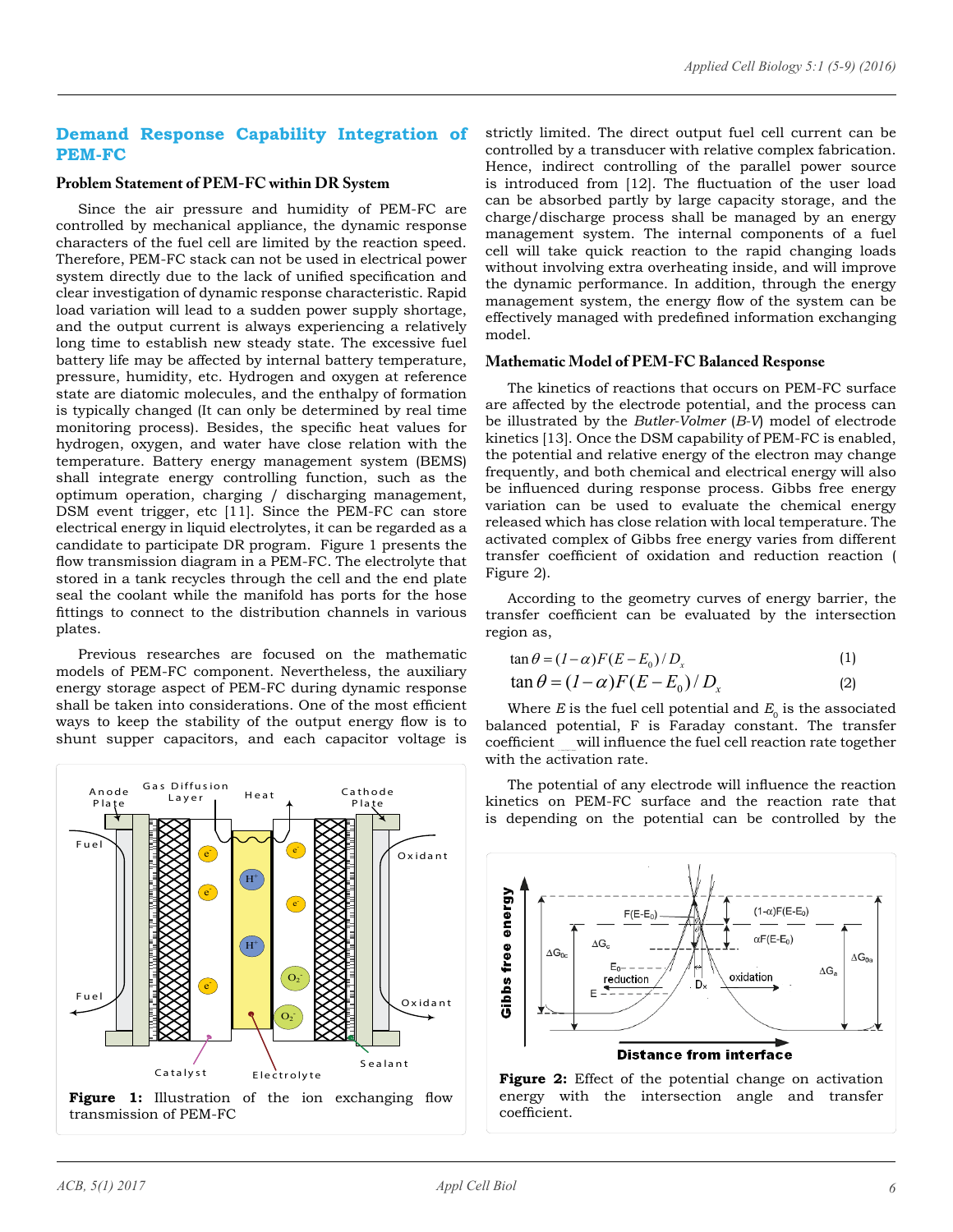combined backward/forward reaction coefficient. The transfer coefficient can be obtained from *Equ*.(3).

$$
\alpha = \tan \varphi / (\tan \theta + \tan \varphi) \tag{3}
$$

The maximum value of Gibbs free energy is identified as the activation energy, and the fluctuation range denotes the standard internal energy of activation during transient state.

According to the *B-V* equation, the current density per unit catalyst surface areas can be written as,

$$
i = i_0 \left[ \exp\left(\frac{\alpha n F v_{act}}{RT}\right) - \exp\left(\frac{-(1-\alpha)n F v_{act}}{RT}\right) \right]
$$
 (4)

Where  $i_0$  denote the exchange current density,  $v_{act}$ denote the activation polarization, *n* denote the electrons transferred number during each reaction procedure under temperature *T* and universal gas constant [8.314J/(mol\*K)]. The fuel cell reaction is exothermal, and the generated heat can be used for the heating company rather than a byproduct. However, the heat shall be carefully controlled to maintain desired temperature. The heat that dissipates from fuel cell surfaces must be taken away by cooling system. The reactant flow rate for the inlet of PEM-FC should satisfy the basic reactant requirement in each cell.

### **Experimental Results**

As soon as the biological process are turned into equations, the calculation efficiency shall be considered for practical use purpose. It is always usually solved numerically by using modern computer and large-scale tools. One central task for our proposed approach is to find the suitable mathematical model to describe the practical action in network and put them intelligently into different process through system theory. Various numerical solution techniques lend itself excellently to the system theory classification as well. To evaluate the complicated numerical codes, we often use heuristic algorithm instead large amount calculation and storage to accelerate the speed within the boundaries of the system, as well as the interaction between the system and its surrounding environment.

In order to illustrate the contribution of each unit battery, we evaluate the performance from PEM-FC output and Ohmic/Activation loss aspect below. The experimental results are taken with the excitation of step current of 300~700 mA/cm2 density, the dynamic response performance of PEM-FC experience different trend with different electrode humidification.

## **Evaluations of PEM-FC Output Variation**

There are no obvious relations between PEM-FC dynamic characteristics and the humidity for anode while the humidification takes great impact on cathode. According to the electrode kinetic theories, low humidity on cathode will result in significant ohm impedance changes due to transient water transfer. On the other side, high humidity will lead to water accumulation in the cathode which is caused by the limited density polarization. Detail parameters of the PEM-FC controller is presented in table 1 as follows.

**Table 1:** Parameters of the PEM-FC controller

| Parameters                         | Values            |
|------------------------------------|-------------------|
| Switching frequency                | $25$ kHz          |
| Coupled inductor                   | 4.7uH             |
| High-frequency filtering capacitor | 50uF              |
| Conductivity                       | $0.1$ ohms/cm     |
| Electrolyte area                   | $100 \text{cm}^2$ |

As the PEM-FC current density increases from 0.01A/  $cm<sup>2</sup>$  to 1.4 A/ $cm<sup>2</sup>$ , the unit battery output voltage keep continuous decreasing from 1.0~1.2V to 0.06V~0.25V as shown in Figure 3. Different current density per unit catalyst surface areas will slightly affect the output voltage of each unit battery. High exchanging current density will improve the output potential level and about 20% increasing for low current density. The *B-V* equation can be applied to both the anode and cathode reaction of PEM-FC to illustrate the exponentially increasing over-potential. The reaction speed will be slower under low current density cases, and with larger activation over-potential for any particular net current. The entropy change of a given reaction is assumed to be the same under all evaluations. However, the reversible fuel cell potential differs from each other under various temperatures. The liquid form of water product under 25℃ has 1.23V reversible cell voltage (RCV) and 83% theoretical efficiency while the gas form under  $100\square$  only has  $1.17V$ RCV and 79% efficiency. The corresponding Gibbs free energy changes are -237.2 kJ/mol and -225.2kJ/mol that released from the reaction respectively. The voltage losses in a practical PEM-FC are different under various exchanging current densities. Cell potential decreases as the current density increases from open circuit voltage to activation polarization dominated region. When the current density exceed  $0.2 \sim 0.3$  A/cm<sup>2</sup>, the Ohmic polarization become dominate component. After the voltage drops below 30%



**Figure 3:** Dynamic response of the unit battery output voltage with different reference exchange current density per unit catalyst surface area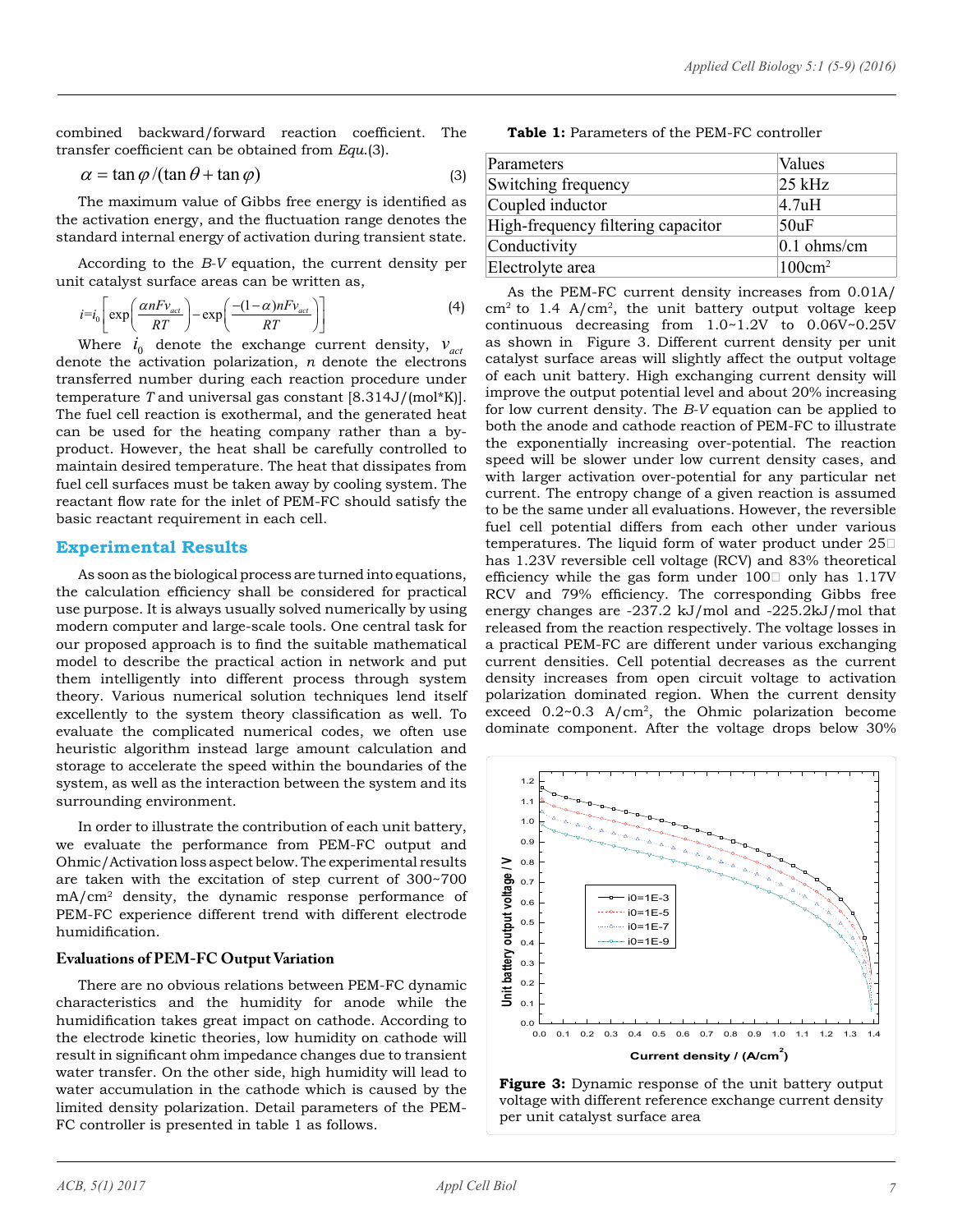

reversible cell potential, the concentration polarization becomes dominant.

The change in Gibbs free energy of reaction is the difference between the products and reactants. The reduced value of Gibbs free energy means that there is energy released from the reaction during dynamic response. Based on the principle of electrical and Gibbs free energy transformation of the reversible PEM-FC, the conversion capability can be determined by the thermodynamic potential.

As the electrolyte is not electrically conductive, the hydrogen and electrons will diffuse through the electrolyte and thus reduce the servicing electrons [14][15]. The loss is a quite small part for fuel cell operation but will be significant during low current density cases. Figure 4 present the output power for PEM-FC stack that contains 90 unit batteries. With the increasing current density, the output power of the PEM-FC stack increases rapidly and it experiences a turning point at  $1.0 - 1.2$  A/cm<sup>2</sup>, this is due to the fact of open circuit voltage decreasing on each PEM-FC cell. The anode electrode potential will move to a more positive value, and will result voltage decrease. The polarization curve presents information on the cell loss and the steady state polarization can be obtained with current recording under operating conditions. The current exchanging density takes the same effect with PEM-FC stack output power as the unit battery voltage is a crucial factor in reducing the activation overvoltage. Increasing current exchanging density  $i_0$  can significant improve the performance of PEM-FC especially for the cathode. The output power of the battery stacks varies from 5.7kW to 7.5kW for different exchanging current density. In practical industrial applications, a higher  $i_0$ can be achieved for by several approaches, i.e., increasing the roughness of electrodes, reactant concentration, etc. Besides, any increase of the PEM-FC temperature, pressure, or catalyst site occupancies will lead to a higher current density. Mass transfer rate can be enhanced by reducing the concentration overvoltage.

The reaction that occurs on PEM-FC catalyst layers are closely related with the activation loss during charging/ discharging process. In addition to the activating loss, the production of electronic charge transport movement of the charge electrode shall be considered as a key contribution for energy supply. Bipolar cooling, the contact between the plates is due to the loss of electrons plate, mutual compression of the fuel cell stack degree of contact. Ion transport is more difficult to predict electron transport model fuel cell ratio. The ionic charging loss which is raised by transport resistance occurs in the fuel cell membrane when H+ ions travel through the electrolyte.

### **Conclusions**

In this paper, we have developed a novel information exchanging model for PEM-FC according to IEC PC-118 architecture. To illustrate the dynamic characteristic of PEM-FC that participate demand response program, numeric model is established based on Gibbs free energy model. The transfer coefficient is evaluated by the intersection curves of reaction / oxidation procedure. Experimental results of the Ohmic and activation loss and output power are presented to show the performance of PEM-FC transient response under dynamic pricing model. The performance is evaluated under various environment temperature, thickness of electrolyte layer, current density and also the transfer coefficient. A practical scenario of multiple PEM-FCs are shown under TOU pricing model by using the numeric model of PEM-FC, and the presented mathematic model can be a quite useful tool for further DSM performance evaluation.

### **Acknowledgment**

This work is supported by Project supported by National Key Research and Development Program (2016YFB0901104), the National Natural Science Foundation of China (51307051), the Fundamental Research Funds for the Central Universities (2014ZP03, 2015ZD01) and the Science and technology projects from State Grid Corporation.

**References**

- 1. M.S. Rahman, M.A. Mahmud, A.M.T. Oo, et al. "Agent-based reactive power management of power distribution networks with distributed energy generation. Energy Conversion and Management", vol.120, no.15, pp.120-134, Jul.2016.
- 2. Marine Jouin, Mathieu Bressel, Simon Morando,et al. "Estimating the end-of-life of PEM fuel cells: Guidelines and metrics". Applied Energy, vol.177, pp.87-97, Sept. 2016.
- 3. Stefano Foresti, Giampaolo Manzolini et al. Performances of a micro-CHP system fed with bio-ethanol based on fluidized bed membrane reactor and PEM fuel cells. International Journal of Hydrogen Energy, vol.41, no.21, pp.9004-9021, June,2016.
- 4. Dotelli, G. ; Ferrero, R. ; Stampino, P.G., etc. "Diagnosis of PEM Fuel Cell Drying and Flooding Based on Power Converter Ripple". IEEE Transactions on Instrumentation and Measurement, vol. 63, no. 10, pp.2341 – 2348, 2014.
- 5. Lu Xia, Julian de Hoog, Tansu Alpcan, et al. Local measurements and virtual pricing signals for residential demand side management. Sustainable Energy, Grids and Networks, vol.4, pp.62-71, Dec.2015.